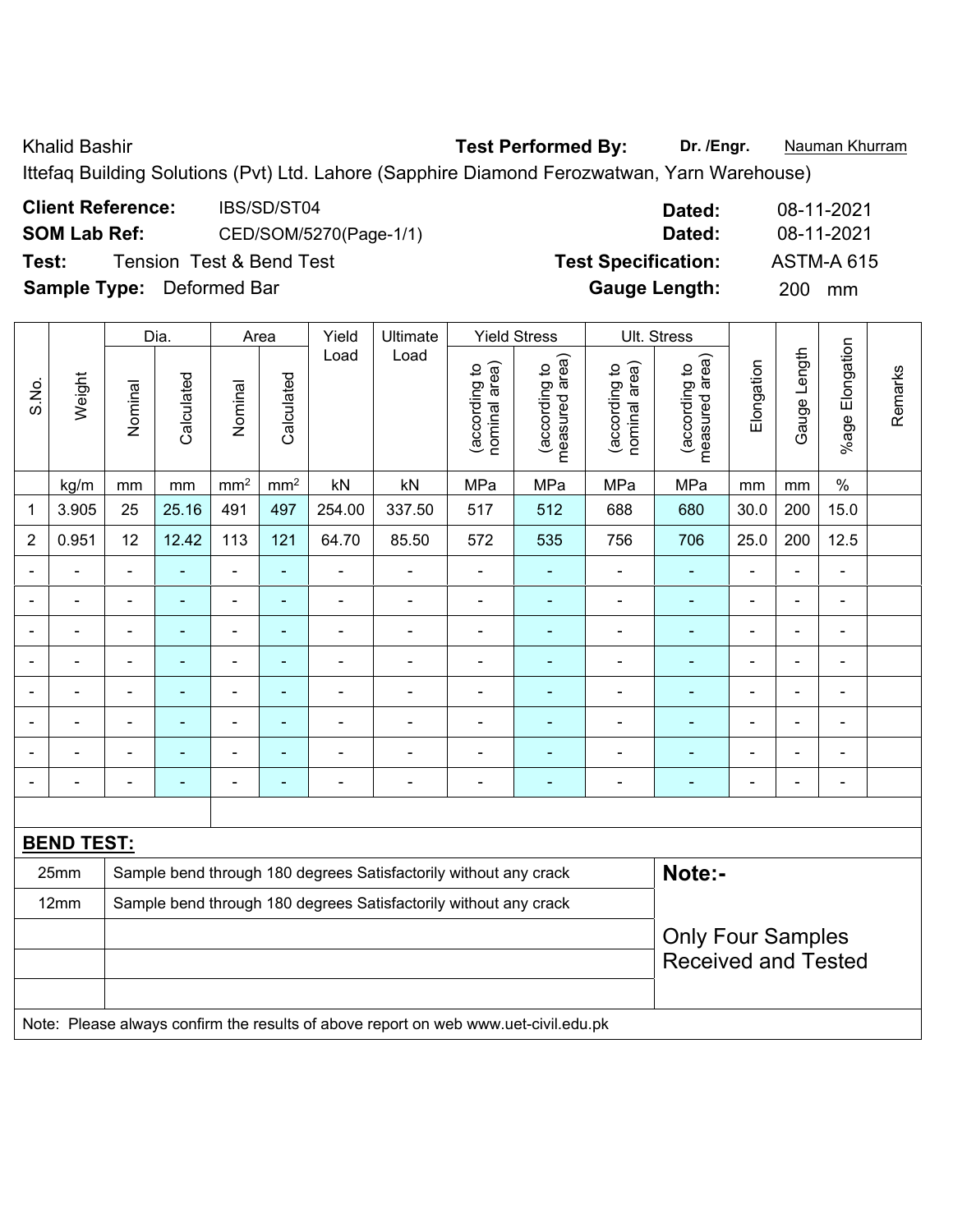Amer Adnan Associates **Test Performed By:** Dr. /Engr. **Nauman Khurram** 17-E-II Gulberg III, Lahore

**Client Reference:** Nil

**Test:** Tension Test & Bend Test **Test Specification:** ASTM-A-615 **Gauge Length:** 8 inch **Sample Type:** Deformed Bar (AFCO Steel)

**SOM Lab Ref:** 5265(Page-1/1) **Dated:** 08-11-2021 **Dated:** 08-11-2021

|                |                   |                | Dia.           |                 | Area            | Yield          | Ultimate                                                                            |                                | <b>Yield Stress</b>                         |                                | Ult. Stress                                           |                |                |                 |         |
|----------------|-------------------|----------------|----------------|-----------------|-----------------|----------------|-------------------------------------------------------------------------------------|--------------------------------|---------------------------------------------|--------------------------------|-------------------------------------------------------|----------------|----------------|-----------------|---------|
| S.No.          | Weight            | Nominal        | Calculated     | Nominal         | Calculated      | Load           | Load                                                                                | nominal area)<br>(according to | (according to<br>neasured area)<br>measured | (according to<br>nominal area) | (according to<br>measured area)                       | Elongation     | Gauge Length   | %age Elongation | Remarks |
|                | Ib/ft             | $\#$           | in             | in <sup>2</sup> | in <sup>2</sup> | Tons           | Tons                                                                                | psi                            | psi                                         | psi                            | psi                                                   | in             | in             | $\%$            |         |
| 1              | 2.523             | 8              | 0.971          | 0.79            | 0.741           | 22.45          | 34.56                                                                               | 62670                          | 66810                                       | 96470                          | 102850                                                | 1.20           | 8.0            | 15.0            |         |
| $\overline{2}$ | 2.510             | 8              | 0.969          | 0.79            | 0.738           | 22.58          | 35.14                                                                               | 63040                          | 67480                                       | 98100                          | 105010                                                | 1.30           | 8.0            | 16.3            |         |
| 3              | 1.431             | 6              | 0.732          | 0.44            | 0.421           | 12.59          | 16.69                                                                               | 63100                          | 65950                                       | 83640                          | 87420                                                 | 1.40           | 8.0            | 17.5            |         |
| 4              | 1.517             | 6              | 0.754          | 0.44            | 0.446           | 12.71          | 17.43                                                                               | 63720                          | 62860                                       | 87370                          | 86200                                                 | 1.50           | 8.0            | 18.8            |         |
|                |                   | $\blacksquare$ | $\blacksquare$ | $\blacksquare$  | $\blacksquare$  | ä,             | $\blacksquare$                                                                      |                                | $\blacksquare$                              | $\overline{\phantom{a}}$       | $\blacksquare$                                        | $\blacksquare$ | $\blacksquare$ | ä,              |         |
|                | $\blacksquare$    | ä,             | ÷,             | $\blacksquare$  | $\blacksquare$  | $\blacksquare$ | ÷,                                                                                  | ä,                             | $\blacksquare$                              | ÷,                             | $\blacksquare$                                        | $\overline{a}$ | $\overline{a}$ | $\blacksquare$  |         |
|                |                   |                | ÷              | -               | ÷               | ÷              | $\blacksquare$                                                                      |                                | $\overline{\phantom{a}}$                    | ÷,                             | ÷,                                                    |                |                | ÷               |         |
|                |                   |                |                | ä,              |                 | $\blacksquare$ |                                                                                     |                                |                                             | ۰                              | ۰                                                     |                |                | $\blacksquare$  |         |
|                |                   |                |                | ä,              |                 |                |                                                                                     |                                |                                             | ۰                              | $\blacksquare$                                        |                |                | $\blacksquare$  |         |
|                |                   |                | $\blacksquare$ | ä,              | ÷               | ÷              | $\blacksquare$                                                                      | Ē,                             | ٠                                           | -                              | ۰                                                     | $\blacksquare$ |                | ÷               |         |
|                |                   |                |                |                 |                 |                |                                                                                     |                                |                                             |                                |                                                       |                |                |                 |         |
|                | <b>BEND TEST:</b> |                |                |                 |                 |                |                                                                                     |                                |                                             |                                |                                                       |                |                |                 |         |
|                | #8                |                |                |                 |                 |                | Sample bend through 180 degrees Satisfactorily without any crack                    |                                |                                             |                                | Note:-                                                |                |                |                 |         |
|                | #6                |                |                |                 |                 |                | Sample bend through 180 degrees Satisfactorily without any crack                    |                                |                                             |                                |                                                       |                |                |                 |         |
|                |                   |                |                |                 |                 |                |                                                                                     |                                |                                             |                                | <b>Only Six Samples</b><br><b>Received and Tested</b> |                |                |                 |         |
|                |                   |                |                |                 |                 |                | Note: Please always confirm the results of above report on web www.uet-civil.edu.pk |                                |                                             |                                |                                                       |                |                |                 |         |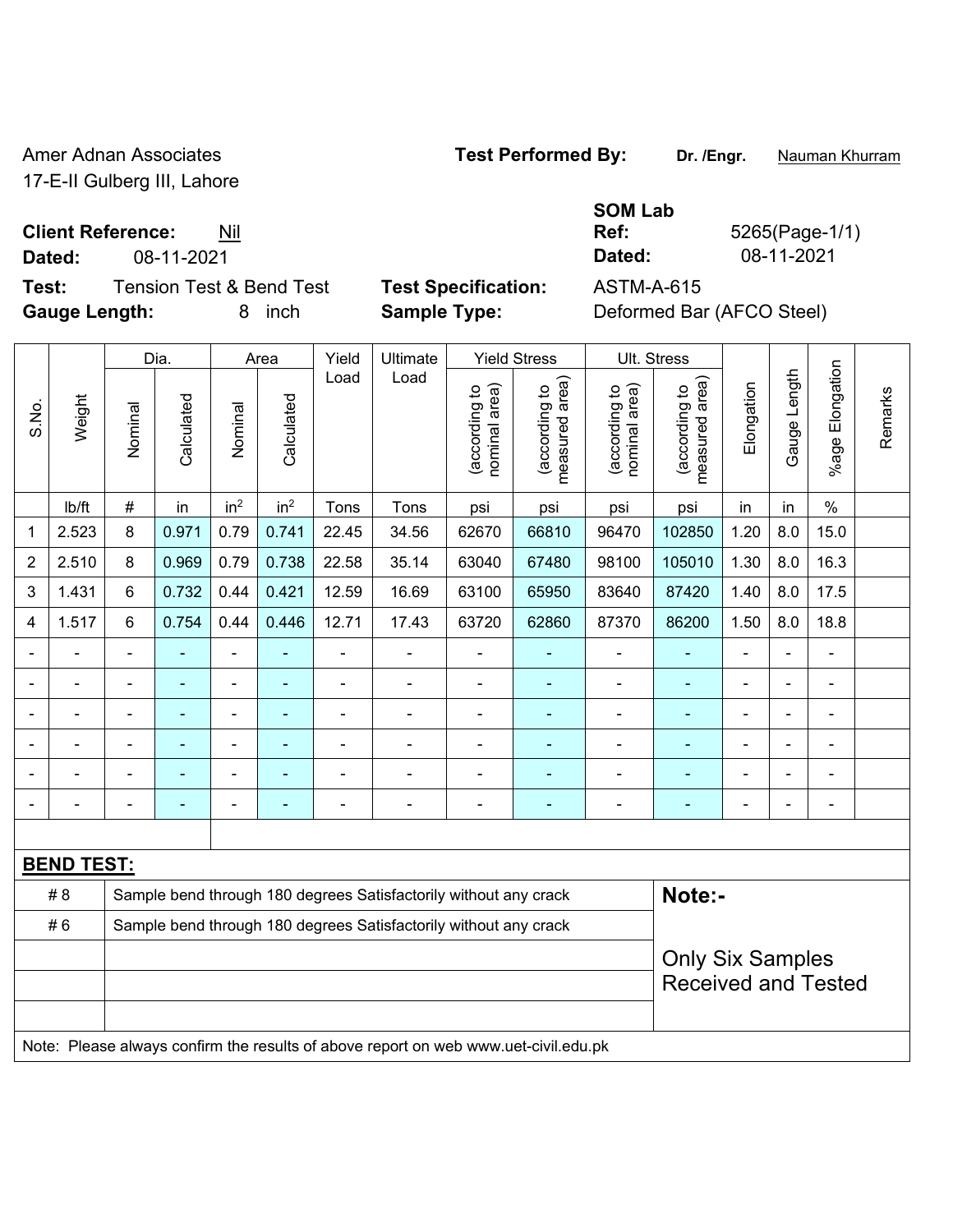Kifayat Hussain Naqvi **Test Performed By:** Dr. /Engr.

Chief Resident Engineer, Kachhi Canal Remaining Works Consultants-Dera Allah Yar, MM Pakistan

|               | <b>Client Reference:</b> | KCP/CRE/KC6B(3R)/UET/25             |                            | Ref:       | 5266 (Page-1               |
|---------------|--------------------------|-------------------------------------|----------------------------|------------|----------------------------|
| Dated:        | 05-11-2021               |                                     |                            | Dated:     | 08-11-2021                 |
| Test:         |                          | <b>Tension Test &amp; Bend Test</b> | <b>Test Specification:</b> | ASTM-A-615 |                            |
| Gauge Length: |                          | inch<br>8                           | <b>Sample Type:</b>        |            | Deformed Bar (Nomee Steel) |

**SOM Lab Ref:** 5266 (Page-1/1) **Dated:** 05-11-2021 **Dated:** 08-11-2021

|       |                   |                                                                                                | Dia.           |                 | Area                     | Yield | Ultimate                                                                            |                                | <b>Yield Stress</b>             | Ult. Stress                    |                                             |                |              |                       |         |
|-------|-------------------|------------------------------------------------------------------------------------------------|----------------|-----------------|--------------------------|-------|-------------------------------------------------------------------------------------|--------------------------------|---------------------------------|--------------------------------|---------------------------------------------|----------------|--------------|-----------------------|---------|
| S.No. | Weight            | Nominal                                                                                        | Calculated     | Nominal         | Calculated               | Load  | Load                                                                                | nominal area)<br>(according to | measured area)<br>(according to | nominal area)<br>(according to | (according to<br>measured area)<br>measured | Elongation     | Gauge Length | Elongation<br>$%$ age | Remarks |
|       | Ib/ft             | $\#$                                                                                           | in             | in <sup>2</sup> | in <sup>2</sup>          | Tons  | Tons                                                                                | psi                            | psi                             | psi                            | psi                                         | in             | in           | $\%$                  |         |
| 1     | 2.660             | 8                                                                                              | 0.998          | 0.79            | 0.782                    | 26.01 | 33.15                                                                               | 72630                          | 73370                           | 92550                          | 93490                                       | 1.60           | 8.0          | 20.0                  |         |
| 2     | 2.671             | 8                                                                                              | 1.000          | 0.79            | 0.785                    | 26.68 | 33.84                                                                               | 74480                          | 74950                           | 94480                          | 95080                                       | 1.50           | 8.0          | 18.8                  |         |
| 3     | 1.504             | 6                                                                                              | 0.750          | 0.44            | 0.442                    | 14.65 | 18.73                                                                               | 73430                          | 73090                           | 93860                          | 93440                                       | 1.00           | 8.0          | 12.5                  |         |
| 4     | 1.500             | 6                                                                                              | 0.749          | 0.44            | 0.441                    | 14.58 | 19.59                                                                               | 73070                          | 72900                           | 98210                          | 97980                                       | 1.00           | 8.0          | 12.5                  |         |
| 5     | 1.019             | 5                                                                                              | 0.617          | 0.31            | 0.299                    | 10.83 | 13.66                                                                               | 77020                          | 79850                           | 97180                          | 100760                                      | 1.10           | 8.0          | 13.8                  |         |
| 6     | 1.025             | 5                                                                                              | 0.619          | 0.31            | 0.301                    | 10.52 | 13.40                                                                               | 74840                          | 77080                           | 95370                          | 98220                                       | 1.20           | 8.0          | 15.0                  |         |
| 7     | 0.666             | 4                                                                                              | 0.500          | 0.20            | 0.196                    | 5.73  | 8.87                                                                                | 63180                          | 64470                           | 97800                          | 99790                                       | 1.10           | 8.0          | 13.8                  |         |
| 8     | 0.672             | $\overline{4}$                                                                                 | 0.501          | 0.20            | 0.197                    | 5.91  | 8.89                                                                                | 65200                          | 66190                           | 98020                          | 99510                                       | 1.10           | 8.0          | 13.8                  |         |
|       |                   | $\blacksquare$                                                                                 | ä,             | $\blacksquare$  |                          | ÷     | $\blacksquare$                                                                      | L,                             | ÷,                              | $\blacksquare$                 | ÷,                                          | ä,             |              | $\blacksquare$        |         |
|       |                   | $\overline{a}$                                                                                 | $\blacksquare$ | $\blacksquare$  | $\overline{\phantom{a}}$ | ÷,    | $\blacksquare$                                                                      | $\blacksquare$                 | $\blacksquare$                  | ÷                              | ÷                                           | $\blacksquare$ |              | $\frac{1}{2}$         |         |
|       |                   |                                                                                                |                |                 |                          |       |                                                                                     |                                |                                 |                                |                                             |                |              |                       |         |
|       | <b>BEND TEST:</b> |                                                                                                |                |                 |                          |       |                                                                                     |                                |                                 |                                |                                             |                |              |                       |         |
|       | #8                |                                                                                                |                |                 |                          |       | Sample bend through 180 degrees Satisfactorily without any crack                    |                                |                                 |                                | Note:-                                      |                |              |                       |         |
|       | #6                | Sample bend through 180 degrees Satisfactorily without any crack                               |                |                 |                          |       |                                                                                     |                                |                                 |                                |                                             |                |              |                       |         |
|       | #5                | Sample bend through 180 degrees Satisfactorily without any crack<br><b>Only Twelve Samples</b> |                |                 |                          |       |                                                                                     |                                |                                 |                                |                                             |                |              |                       |         |
|       | #4                |                                                                                                |                |                 |                          |       | Sample bend through 180 degrees Satisfactorily without any crack                    |                                |                                 |                                | <b>Received and Tested</b>                  |                |              |                       |         |
|       |                   |                                                                                                |                |                 |                          |       |                                                                                     |                                |                                 |                                |                                             |                |              |                       |         |
|       |                   |                                                                                                |                |                 |                          |       | Note: Please always confirm the results of above report on web www.uet-civil.edu.pk |                                |                                 |                                |                                             |                |              |                       |         |

S. Asad Ali

Gillani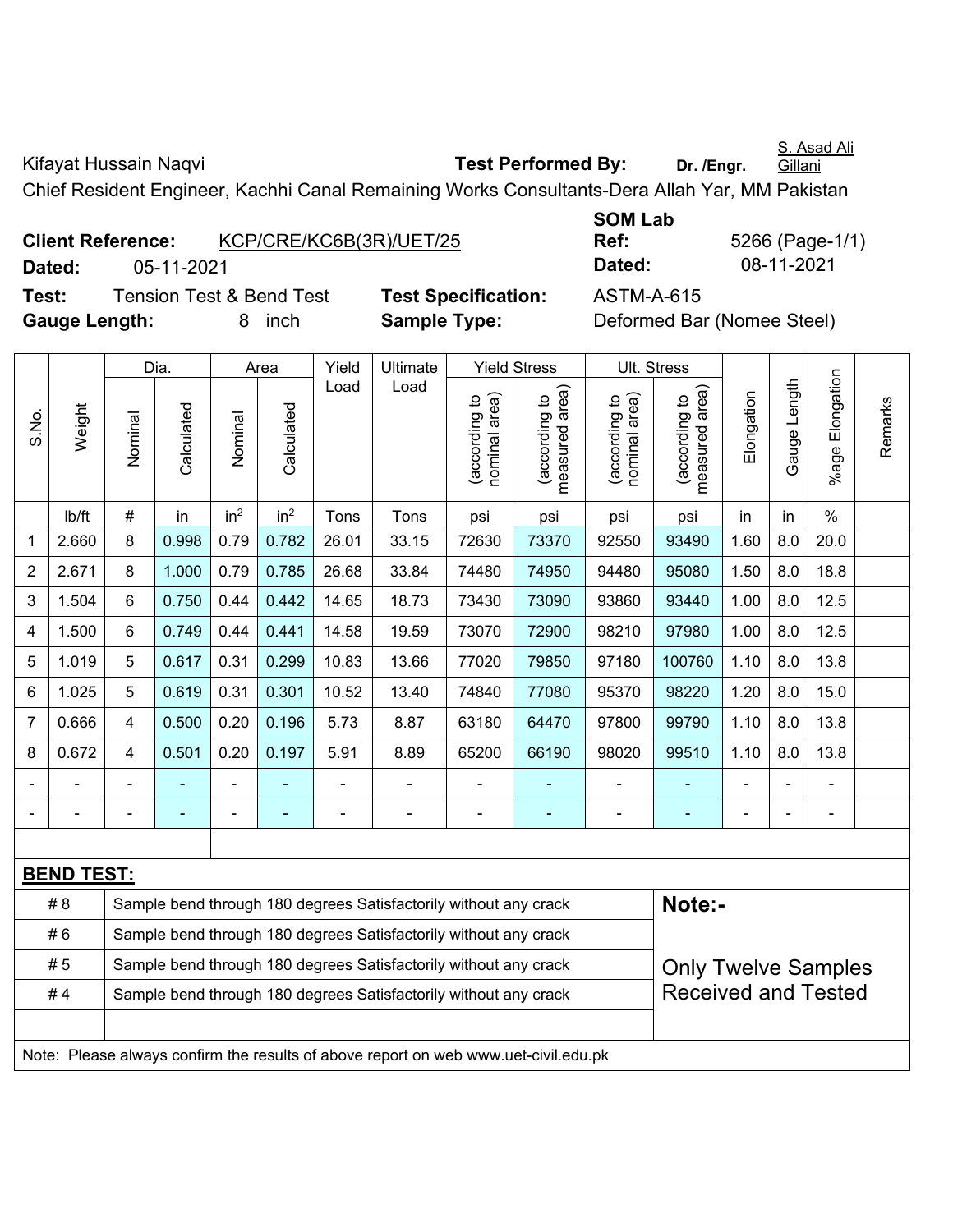Malik Steel **Test Performed By:** Dr. /Engr. Malik Steel Sales Depot, Main Peco Road Badami Bagh Lahore

|                          |              |     |      |                            | <b>SOM Lab</b> |                |
|--------------------------|--------------|-----|------|----------------------------|----------------|----------------|
| <b>Client Reference:</b> |              | Nil |      |                            | Ref:           | 5268(Page-1/1) |
| Dated:                   | 08-11-2021   |     |      |                            | Dated:         | 08-11-2021     |
| Test:                    | Tension Test |     |      | <b>Test Specification:</b> | ASTM-A-615     |                |
| <b>Gauge Length:</b>     |              | 8.  | inch | <b>Sample Type:</b>        | Deformed Bar   |                |

|                |                   |                | Dia.                     |                 | Area            | Yield          | Ultimate                                                                            |                                | <b>Yield Stress</b>             |                                | Ult. Stress                     |                |                |                 |         |
|----------------|-------------------|----------------|--------------------------|-----------------|-----------------|----------------|-------------------------------------------------------------------------------------|--------------------------------|---------------------------------|--------------------------------|---------------------------------|----------------|----------------|-----------------|---------|
| S.No.          | Weight            | Nominal        | Calculated               | Nominal         | Calculated      | Load           | Load                                                                                | (according to<br>nominal area) | (according to<br>measured area) | nominal area)<br>(according to | measured area)<br>(according to | Elongation     | Gauge Length   | %age Elongation | Remarks |
|                | lb/ft             | $\#$           | in                       | in <sup>2</sup> | in <sup>2</sup> | Tons           | Tons                                                                                | psi                            | psi                             | psi                            | psi                             | in             | in             | $\%$            |         |
| 1              | 1.530             | 6              | 0.757                    | 0.44            | 0.450           | 12.23          | 18.45                                                                               | 61320                          | 59950                           | 92480                          | 90430                           | 1.30           | 8.0            | 16.3            |         |
| $\overline{2}$ | 1.566             | 6              | 0.765                    | 0.44            | 0.460           | 12.33          | 18.76                                                                               | 61830                          | 59140                           | 94020                          | 89930                           | 1.20           | 8.0            | 15.0            |         |
|                |                   |                |                          |                 |                 |                |                                                                                     |                                |                                 |                                |                                 |                |                |                 |         |
| $\blacksquare$ |                   |                |                          | $\blacksquare$  |                 | $\blacksquare$ | $\blacksquare$                                                                      | $\blacksquare$                 | $\overline{\phantom{a}}$        | ä,                             | $\blacksquare$                  | ä,             | ÷              | $\blacksquare$  |         |
| $\blacksquare$ |                   | $\blacksquare$ |                          | $\blacksquare$  |                 | Ē,             | $\blacksquare$                                                                      | $\blacksquare$                 |                                 | ÷                              | $\blacksquare$                  | $\blacksquare$ | $\frac{1}{2}$  | $\blacksquare$  |         |
|                |                   | $\blacksquare$ | $\overline{\phantom{a}}$ | ÷,              | $\blacksquare$  | L,             | $\blacksquare$                                                                      | $\blacksquare$                 | $\blacksquare$                  | $\blacksquare$                 | $\blacksquare$                  | L,             | ÷,             | $\blacksquare$  |         |
| $\blacksquare$ |                   | ä,             | $\blacksquare$           | $\blacksquare$  | $\sim$          | L,             | $\blacksquare$                                                                      | $\blacksquare$                 | $\blacksquare$                  | ä,                             | $\blacksquare$                  | Ē,             | $\blacksquare$ | $\blacksquare$  |         |
|                |                   | ä,             | $\blacksquare$           | $\blacksquare$  | ä,              | ä,             | ÷,                                                                                  | $\blacksquare$                 | $\overline{\phantom{a}}$        | $\blacksquare$                 | $\blacksquare$                  | Ē,             | ä,             | $\blacksquare$  |         |
|                |                   |                | $\blacksquare$           | $\blacksquare$  |                 |                | ä,                                                                                  |                                | $\blacksquare$                  | L,                             | $\blacksquare$                  |                | L.             | $\blacksquare$  |         |
| $\overline{a}$ |                   | -              |                          |                 |                 |                | ÷                                                                                   |                                |                                 |                                |                                 |                | ÷              | $\blacksquare$  |         |
|                |                   |                |                          |                 |                 |                |                                                                                     |                                |                                 |                                |                                 |                |                |                 |         |
|                | <b>BEND TEST:</b> |                |                          |                 |                 |                |                                                                                     |                                |                                 |                                |                                 |                |                |                 |         |
|                | #6                |                |                          |                 |                 |                | Sample bend through 180 degrees Satisfactorily without any crack                    |                                |                                 |                                | Note:-                          |                |                |                 |         |
|                |                   |                |                          |                 |                 |                |                                                                                     |                                |                                 |                                |                                 |                |                |                 |         |
|                |                   |                |                          |                 |                 |                |                                                                                     |                                |                                 |                                | <b>Only Three Samples</b>       |                |                |                 |         |
|                |                   |                |                          |                 |                 |                |                                                                                     |                                |                                 |                                | <b>Received and Tested</b>      |                |                |                 |         |
|                |                   |                |                          |                 |                 |                |                                                                                     |                                |                                 |                                |                                 |                |                |                 |         |
|                |                   |                |                          |                 |                 |                | Note: Please always confirm the results of above report on web www.uet-civil.edu.pk |                                |                                 |                                |                                 |                |                |                 |         |

S. Asad Ali **Gillani**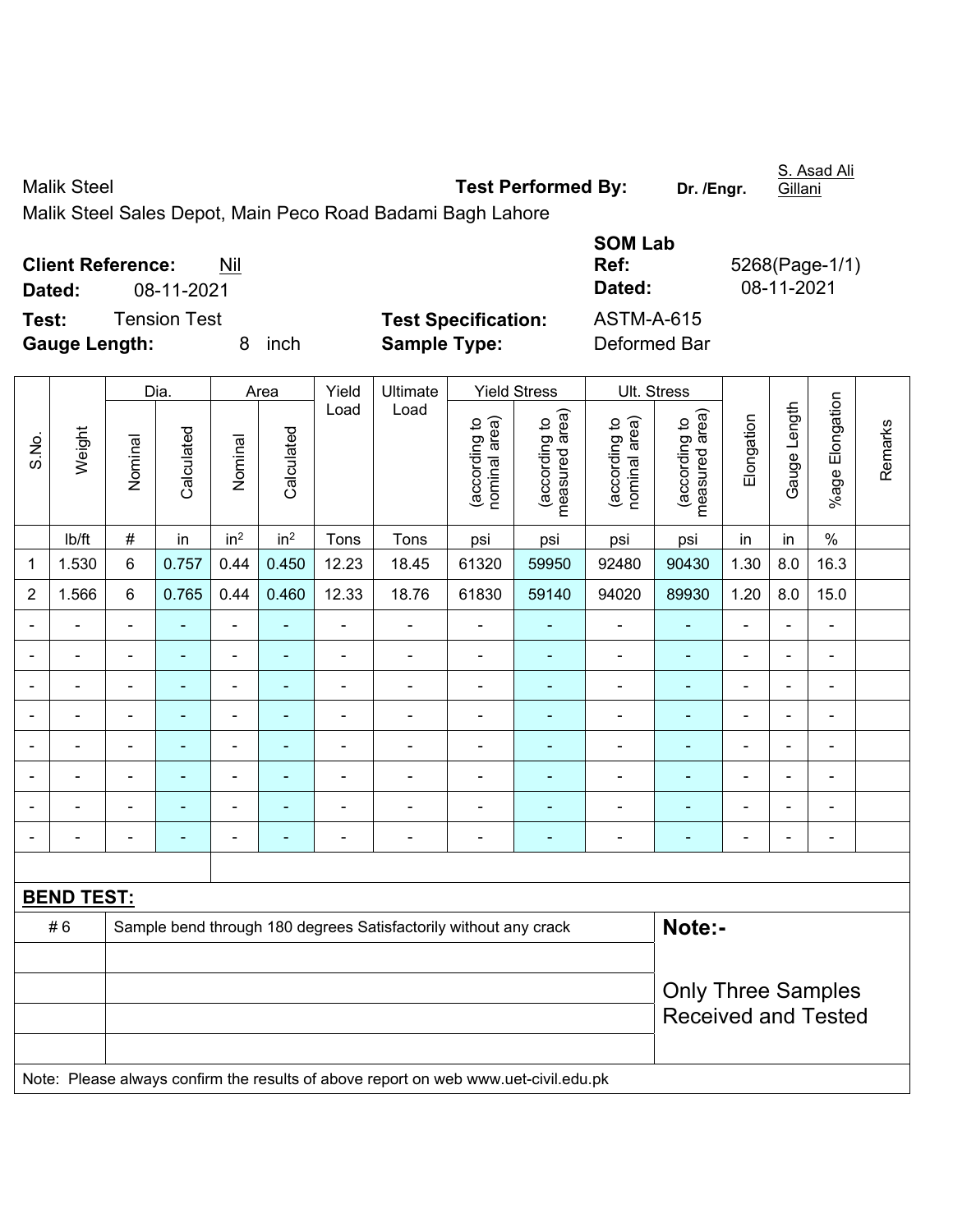Muhammad Saleem Awan **Test Performed By:** Dr. /Engr.

S. Asad Ali Gillani

FM (Works Div), SRDC-L, SUPARCO Office Works Division, Lahore

|                      | <b>Client Reference:</b> | 63301(MTVC)Works/Div/SRDC           |                          |
|----------------------|--------------------------|-------------------------------------|--------------------------|
| Dated:               | 05-11-2021               |                                     |                          |
| Test:                |                          | <b>Tension Test &amp; Bend Test</b> | <b>Test Specificatio</b> |
| <b>Gauge Length:</b> |                          | 8 inch                              | <b>Sample Type:</b>      |

**SOM Lab Ref:** 5267 (Page-1/1) **Dated:** 05-11-2021 **Dated:** 08-11-2021 **n:** ASTM-A-615 **Deformed Bar** 

|                |                                                                                     |                                                                  | Dia.                                                                       |                 | Area            | Yield          | Ultimate                                                         |                                | <b>Yield Stress</b>                         | Ult. Stress                    |                                 |                |                |                 |         |
|----------------|-------------------------------------------------------------------------------------|------------------------------------------------------------------|----------------------------------------------------------------------------|-----------------|-----------------|----------------|------------------------------------------------------------------|--------------------------------|---------------------------------------------|--------------------------------|---------------------------------|----------------|----------------|-----------------|---------|
| S.No.          | Weight                                                                              | Nominal                                                          | Calculated                                                                 | Nominal         | Calculated      | Load           | Load                                                             | nominal area)<br>(according to | (according to<br>neasured area)<br>measured | nominal area)<br>(according to | (according to<br>measured area) | Elongation     | Gauge Length   | %age Elongation | Remarks |
|                | lb/ft                                                                               | #                                                                | in                                                                         | in <sup>2</sup> | in <sup>2</sup> | Tons           | Tons                                                             | psi                            | psi                                         | psi                            | psi                             | in             | in             | $\frac{0}{0}$   |         |
| 1              | 2.685                                                                               | 8                                                                | 1.002                                                                      | 0.79            | 0.789           | 25.66          | 35.04                                                            | 71630                          | 71720                                       | 97810                          | 97940                           | 1.40           | 8.0            | 17.5            |         |
| $\overline{2}$ | 2.698                                                                               | 8                                                                | 1.005                                                                      | 0.79            | 0.793           | 25.86          | 35.39                                                            | 72200                          | 71930                                       | 98810                          | 98430                           | 1.20           | 8.0            | 15.0            |         |
| 3              | 1.551                                                                               | 6                                                                | 0.762                                                                      | 0.44            | 0.456           | 15.85          | 21.07                                                            | 79450                          | 76670                                       | 105610                         | 101910                          | 1.40           | 8.0            | 17.5            |         |
| 4              | 1.559                                                                               | 6                                                                | 0.764                                                                      | 0.44            | 0.458           | 15.24          | 20.56                                                            | 76390                          | 73390                                       | 103060                         | 99010                           | 1.20           | 8.0            | 15.0            |         |
| 5              | 0.721                                                                               | 4                                                                | 0.520                                                                      | 0.20            | 0.212           | 7.61           | 9.84                                                             | 83970                          | 79220                                       | 108480                         | 102340                          | 1.20           | 8.0            | 15.0            |         |
| 6              | 0.704                                                                               | 4                                                                | 0.513                                                                      | 0.20            | 0.207           | 7.29           | 9.50                                                             | 80370                          | 77660                                       | 104770                         | 101220                          | 1.10           | 8.0            | 13.8            |         |
|                |                                                                                     |                                                                  |                                                                            | ä,              |                 |                |                                                                  |                                |                                             | $\blacksquare$                 |                                 |                | ä,             |                 |         |
|                |                                                                                     |                                                                  |                                                                            |                 |                 |                |                                                                  |                                |                                             |                                |                                 |                |                |                 |         |
|                |                                                                                     |                                                                  |                                                                            |                 |                 |                |                                                                  |                                |                                             | Ē,                             |                                 |                |                | ÷               |         |
|                |                                                                                     | ä,                                                               | $\blacksquare$                                                             | ÷               |                 | $\blacksquare$ | $\blacksquare$                                                   | $\blacksquare$                 | $\overline{\phantom{a}}$                    | Ē,                             | ۰                               | $\blacksquare$ | $\blacksquare$ | ۰               |         |
|                |                                                                                     |                                                                  |                                                                            |                 |                 |                |                                                                  |                                |                                             |                                |                                 |                |                |                 |         |
|                | <b>BEND TEST:</b>                                                                   |                                                                  |                                                                            |                 |                 |                |                                                                  |                                |                                             |                                |                                 |                |                |                 |         |
|                | # 8                                                                                 |                                                                  | Note:-<br>Sample bend through 180 degrees Satisfactorily without any crack |                 |                 |                |                                                                  |                                |                                             |                                |                                 |                |                |                 |         |
|                | #6                                                                                  | Sample bend through 180 degrees Satisfactorily without any crack |                                                                            |                 |                 |                |                                                                  |                                |                                             |                                |                                 |                |                |                 |         |
|                | #4                                                                                  |                                                                  |                                                                            |                 |                 |                | Sample bend through 180 degrees Satisfactorily without any crack |                                |                                             |                                | <b>Only Nine Samples</b>        |                |                |                 |         |
|                |                                                                                     |                                                                  |                                                                            |                 |                 |                |                                                                  |                                |                                             |                                | <b>Received and Tested</b>      |                |                |                 |         |
|                |                                                                                     |                                                                  |                                                                            |                 |                 |                |                                                                  |                                |                                             |                                |                                 |                |                |                 |         |
|                | Note: Please always confirm the results of above report on web www.uet-civil.edu.pk |                                                                  |                                                                            |                 |                 |                |                                                                  |                                |                                             |                                |                                 |                |                |                 |         |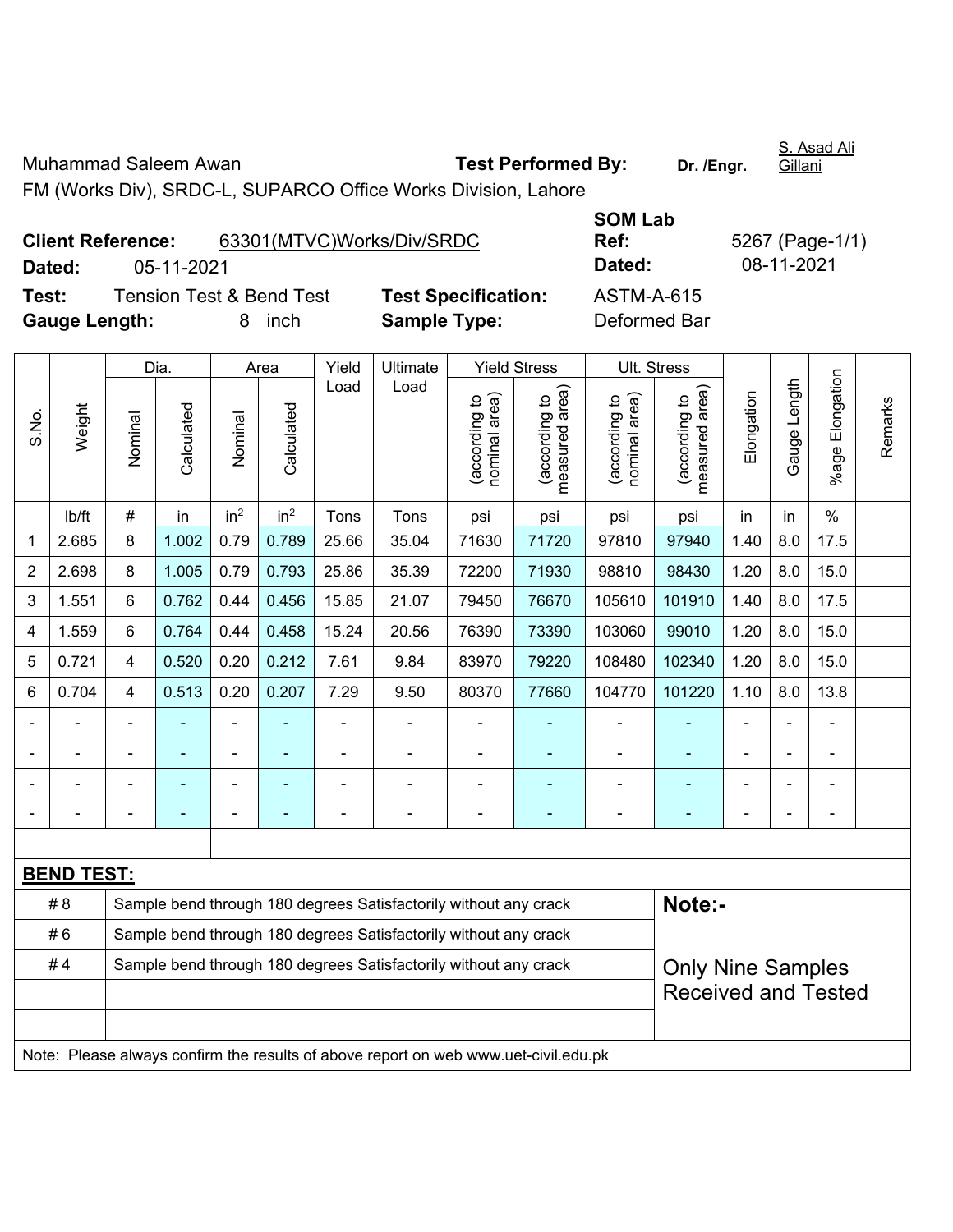# **SOM Lab Ref:** 5269(Page-1/5) **Dated:** 07-11-2021 **Dated:** 08-11-2021

**Client Reference:** IHPL/Steel/0147

**Test:** Tension Test & Bend Test **Test Specification:** ASTM-A-615 **Gauge Length:** 8 inch **Sample Type:** Deformed Bar

|       |                      |                          | Dia.                                                             |                 | Area                     | Yield | Ultimate                                                                            |                                | <b>Yield Stress</b>             | Ult. Stress                    |                                 |                              |                          |                 |         |
|-------|----------------------|--------------------------|------------------------------------------------------------------|-----------------|--------------------------|-------|-------------------------------------------------------------------------------------|--------------------------------|---------------------------------|--------------------------------|---------------------------------|------------------------------|--------------------------|-----------------|---------|
| S.No. | Weight               | Nominal                  | Calculated                                                       | Nominal         | Calculated               | Load  | Load                                                                                | nominal area)<br>(according to | (according to<br>measured area) | nominal area)<br>(according to | measured area)<br>(according to | Elongation                   | Gauge Length             | %age Elongation | Remarks |
|       | lb/ft                | $\#$                     | in                                                               | in <sup>2</sup> | in <sup>2</sup>          | Tons  | Tons                                                                                | psi                            | psi                             | psi                            | psi                             | in                           | in                       | $\%$            |         |
| 1     | 2.613                | 8                        | 0.989                                                            | 0.79            | 0.768                    | 23.85 | 32.98                                                                               | 66590                          | 68500                           | 92060                          | 94700                           | 1.40                         | 8.0                      | 17.5            |         |
| 2     | 2.622                | 8                        | 0.991                                                            | 0.79            | 0.771                    | 23.77 | 33.43                                                                               | 66370                          | 68000                           | 93310                          | 95610                           | 1.60                         | 8.0                      | 20.0            |         |
| 3     | 2.638                | 8                        | 0.993                                                            | 0.79            | 0.775                    | 23.87 | 33.38                                                                               | 66650                          | 67940                           | 93200                          | 95000                           | 1.50                         | 8.0                      | 18.8            |         |
|       |                      |                          |                                                                  | $\blacksquare$  |                          |       |                                                                                     |                                |                                 | $\overline{a}$                 | ۰                               |                              |                          |                 |         |
|       |                      |                          |                                                                  |                 |                          |       |                                                                                     |                                | ٠                               |                                | -                               |                              |                          |                 |         |
|       |                      | $\overline{\phantom{0}}$ |                                                                  | $\overline{a}$  |                          |       |                                                                                     | $\blacksquare$                 | ۰                               | ۰                              | $\blacksquare$                  | $\blacksquare$               | $\overline{a}$           | $\blacksquare$  |         |
|       |                      | $\blacksquare$           | $\overline{\phantom{0}}$                                         | $\overline{a}$  | $\overline{\phantom{0}}$ |       | $\blacksquare$                                                                      | $\blacksquare$                 | ۰                               | $\overline{a}$                 | ۰                               | $\qquad \qquad \blacksquare$ | $\blacksquare$           | $\blacksquare$  |         |
|       |                      | $\blacksquare$           | $\blacksquare$                                                   | ä,              | $\overline{\phantom{0}}$ |       | $\blacksquare$                                                                      | $\blacksquare$                 | ä,                              | $\blacksquare$                 | $\blacksquare$                  | $\blacksquare$               | $\overline{\phantom{0}}$ | $\blacksquare$  |         |
|       |                      |                          |                                                                  |                 |                          |       |                                                                                     |                                |                                 | $\blacksquare$                 | ۰                               |                              |                          |                 |         |
|       |                      |                          |                                                                  |                 |                          |       |                                                                                     |                                |                                 |                                |                                 |                              |                          |                 |         |
|       | <b>Witnessed By:</b> |                          |                                                                  |                 |                          |       | Ali Hasnain Khan, Jr. Planing Engineer, Kingcrete Builders.                         |                                |                                 |                                |                                 |                              |                          |                 |         |
|       | <b>BEND TEST:</b>    |                          |                                                                  |                 |                          |       |                                                                                     |                                |                                 |                                |                                 |                              |                          |                 |         |
|       | # 8                  |                          |                                                                  |                 |                          |       | Sample bend through 180 degrees Satisfactorily without any crack                    |                                |                                 |                                | Note:-                          |                              |                          |                 |         |
|       | # 8                  |                          | Sample bend through 180 degrees Satisfactorily without any crack |                 |                          |       |                                                                                     |                                |                                 |                                |                                 |                              |                          |                 |         |
|       |                      |                          |                                                                  |                 |                          |       |                                                                                     |                                |                                 |                                | <b>Only Five Samples</b>        |                              |                          |                 |         |
|       |                      |                          |                                                                  |                 |                          |       |                                                                                     |                                |                                 |                                | <b>Received and Tested</b>      |                              |                          |                 |         |
|       |                      |                          |                                                                  |                 |                          |       |                                                                                     |                                |                                 |                                |                                 |                              |                          |                 |         |
|       |                      |                          |                                                                  |                 |                          |       | Note: Please always confirm the results of above report on web www.uet-civil.edu.pk |                                |                                 |                                |                                 |                              |                          |                 |         |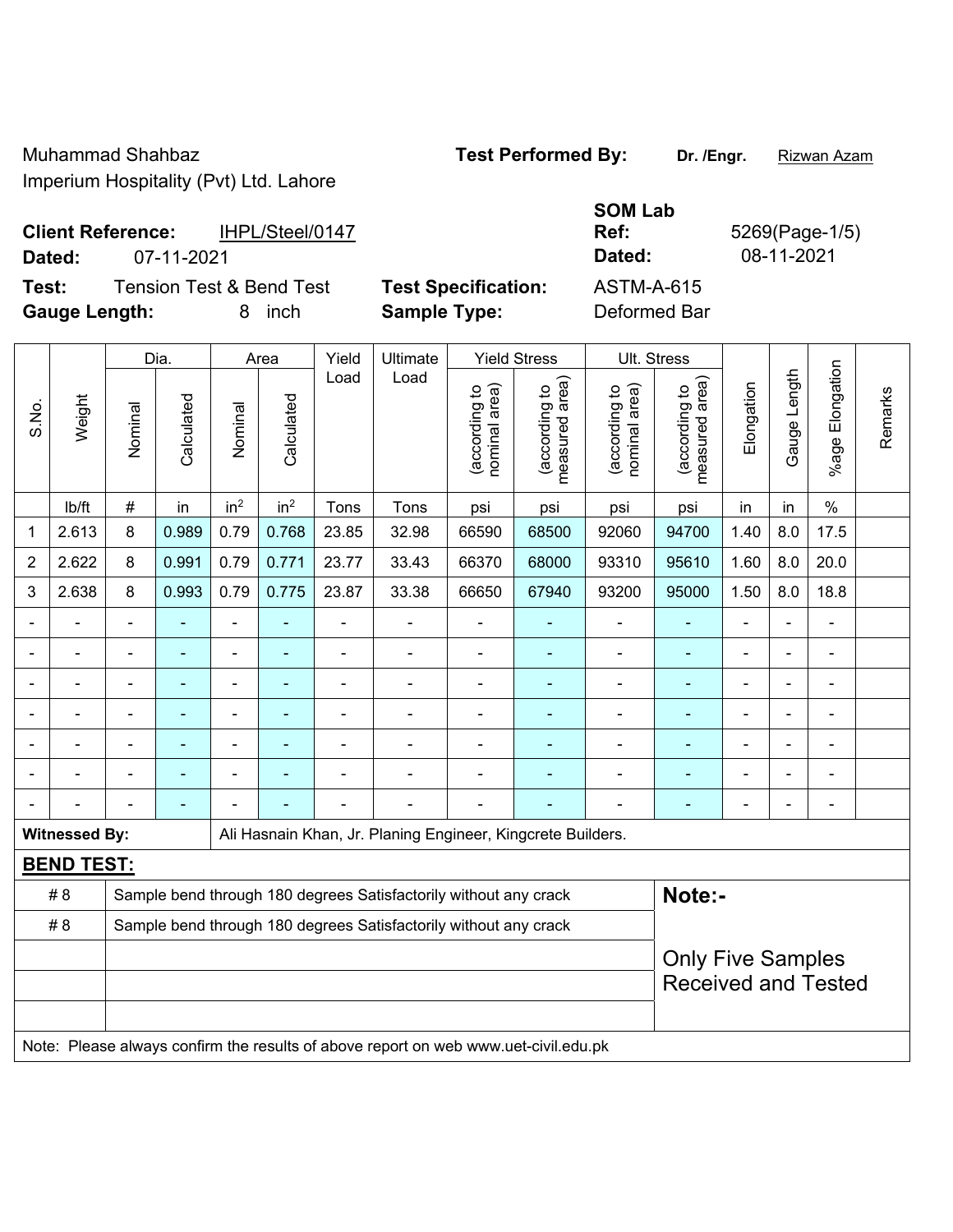| <b>Client Reference:</b> | IHPL/Steel/0146 | Ref:   | 5269(Page-2 |
|--------------------------|-----------------|--------|-------------|
| Dated:                   | 07-11-2021      | Dated: | 08-11-2021  |

**Test:** Tension Test & Bend Test Test Specification: **Gauge Length:** 8 inch **Sample Type:** Deformed Bar

| <b>SOM Lab</b> |      |
|----------------|------|
| Ref:           | 5269 |
| <b>Dated:</b>  | 08-  |
| ASTM-A-615     |      |
|                |      |

 $P(Page-2/5)$ 

|                |                      | Dia.                                                             |            |                          | Area            |                | Ultimate                                                         | <b>Yield Stress</b>            |                                 | Ult. Stress                    |                                    |                       |                |                       |         |
|----------------|----------------------|------------------------------------------------------------------|------------|--------------------------|-----------------|----------------|------------------------------------------------------------------|--------------------------------|---------------------------------|--------------------------------|------------------------------------|-----------------------|----------------|-----------------------|---------|
| S.No.          | Weight               | Nominal                                                          | Calculated | Nominal                  | Calculated      | Load           | Load                                                             | nominal area)<br>(according to | measured area)<br>(according to | nominal area)<br>(according to | area)<br>(according to<br>measured | Elongation            | Gauge Length   | Elongation<br>$%$ age | Remarks |
|                | lb/ft                | $\#$                                                             | in         | in <sup>2</sup>          | in <sup>2</sup> | Tons           | Tons                                                             | psi                            | psi                             | psi                            | psi                                | in                    | in             | $\%$                  |         |
| 1              | 0.675                | $\overline{\mathbf{4}}$                                          | 0.502      | 0.20                     | 0.198           | 6.44           | 9.02                                                             | 71040                          | 71760                           | 99480                          | 100490                             | 1.00                  | 8.0            | 12.5                  |         |
| $\overline{2}$ | 0.668                | $\overline{4}$                                                   | 0.500      | 0.20                     | 0.196           | 6.37           | 8.92                                                             | 70260                          | 71690                           | 98360                          | 100370                             | 1.10                  | 8.0            | 13.8                  |         |
| 3              | 0.673                | $\overline{4}$                                                   | 0.502      | 0.20                     | 0.198           | 6.27           | 8.72                                                             | 69130                          | 69830                           | 96110                          | 97080                              | 1.00                  | 8.0            | 12.5                  |         |
|                |                      | $\overline{a}$                                                   | ÷,         | ۰                        | $\overline{a}$  | $\blacksquare$ | ÷,                                                               | $\blacksquare$                 | ۰                               | ÷                              | $\blacksquare$                     | $\blacksquare$        | $\blacksquare$ | $\frac{1}{2}$         |         |
|                |                      | $\blacksquare$                                                   | ä,         | ۰                        | $\overline{a}$  | $\blacksquare$ | $\overline{a}$                                                   | $\blacksquare$                 | $\blacksquare$                  | $\blacksquare$                 | $\blacksquare$                     | $\blacksquare$        |                | $\blacksquare$        |         |
|                |                      | $\blacksquare$                                                   |            | $\overline{\phantom{0}}$ |                 |                |                                                                  |                                |                                 |                                | $\blacksquare$                     | ۰                     |                | $\blacksquare$        |         |
|                |                      | $\blacksquare$                                                   | ۰          | $\blacksquare$           |                 | $\blacksquare$ | $\blacksquare$                                                   | $\blacksquare$                 |                                 | $\overline{\phantom{0}}$       | $\blacksquare$                     | $\overline{a}$        |                | $\blacksquare$        |         |
|                |                      | $\blacksquare$                                                   | L.         | ۰                        |                 | $\blacksquare$ | $\blacksquare$                                                   | $\blacksquare$                 |                                 | $\overline{\phantom{0}}$       | $\blacksquare$                     | ÷                     |                | ä,                    |         |
|                |                      | $\blacksquare$                                                   | ۰          | ۰                        |                 | $\blacksquare$ | ۰                                                                | $\blacksquare$                 | ٠                               | $\overline{\phantom{0}}$       | $\blacksquare$                     | $\tilde{\phantom{a}}$ |                | ä,                    |         |
|                |                      |                                                                  |            |                          |                 |                |                                                                  |                                |                                 |                                |                                    |                       |                | $\blacksquare$        |         |
|                | <b>Witnessed By:</b> |                                                                  |            |                          |                 |                | Ali Hasnain Khan, Jr. Planing Engineer, Kingcrete Builders.      |                                |                                 |                                |                                    |                       |                |                       |         |
|                | <b>BEND TEST:</b>    |                                                                  |            |                          |                 |                |                                                                  |                                |                                 |                                |                                    |                       |                |                       |         |
|                | #4                   |                                                                  |            |                          |                 |                | Sample bend through 180 degrees Satisfactorily without any crack |                                |                                 |                                | Note:-                             |                       |                |                       |         |
|                | #4                   | Sample bend through 180 degrees Satisfactorily without any crack |            |                          |                 |                |                                                                  |                                |                                 |                                |                                    |                       |                |                       |         |
|                |                      |                                                                  |            |                          |                 |                |                                                                  |                                |                                 |                                | <b>Only Five Samples</b>           |                       |                |                       |         |
|                |                      |                                                                  |            |                          |                 |                |                                                                  |                                |                                 |                                | <b>Received and Tested</b>         |                       |                |                       |         |
|                |                      |                                                                  |            |                          |                 |                |                                                                  |                                |                                 |                                |                                    |                       |                |                       |         |
|                |                      |                                                                  |            |                          |                 |                |                                                                  |                                |                                 |                                |                                    |                       |                |                       |         |

Note: Please always confirm the results of above report on web www.uet-civil.edu.pk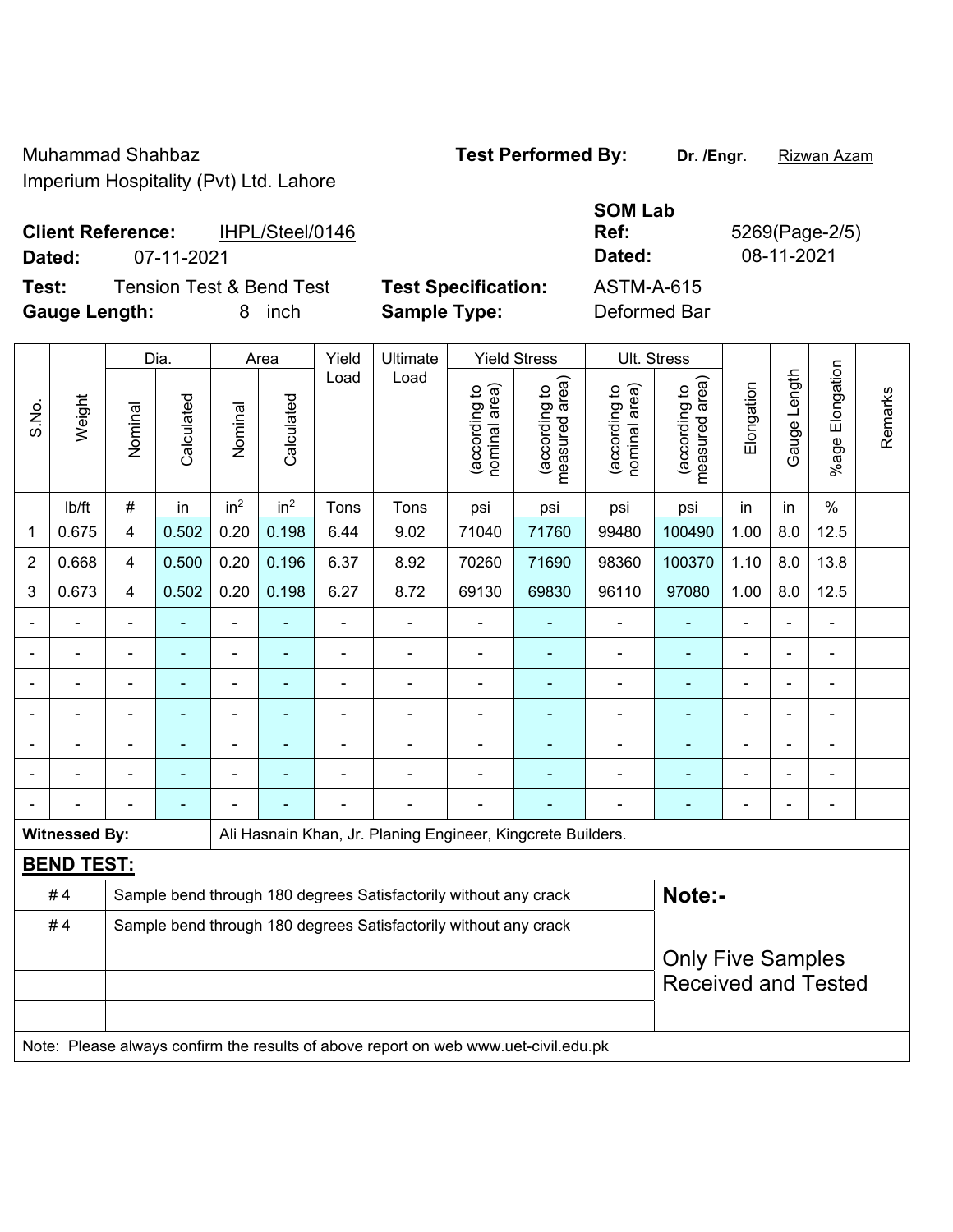| <b>Client Reference:</b> | IHPL/Steel/0144 | <b>Ref</b> | 5269(Page-3) |
|--------------------------|-----------------|------------|--------------|
| Dated:                   | 07-11-2021      | Dated:     | 08-11-2021   |

 $\top$ 

**Test:** Tension Test & Bend Test **Test Specification:** ASTM-A-615

 $\overline{\phantom{a}}$ 

 $\top$ 

 $\overline{\phantom{a}}$ 

**Gauge Length:** 8 inch **Sample Type:** Deformed Bar

 $\overline{\phantom{a}}$ 

**SOM Lab Ref:** 5269(Page-3/5)

 $\top$ 

 $\top$ 

 $\top$ 

 $\top$ 

|                |                      | Dia.           |                | Area            |                 | Yield          | Ultimate                                                                            | <b>Yield Stress</b>            |                                 |                                | Ult. Stress                                            |                |              |                       |         |
|----------------|----------------------|----------------|----------------|-----------------|-----------------|----------------|-------------------------------------------------------------------------------------|--------------------------------|---------------------------------|--------------------------------|--------------------------------------------------------|----------------|--------------|-----------------------|---------|
| S.No.          | Weight               | Nominal        | Calculated     | Nominal         | Calculated      | Load           | Load                                                                                | nominal area)<br>(according to | measured area)<br>(according to | (according to<br>nominal area) | (according to<br>measured area)<br>measured            | Elongation     | Gauge Length | Elongation<br>$%$ age | Remarks |
|                | lb/ft                | $\#$           | in             | in <sup>2</sup> | in <sup>2</sup> | Tons           | Tons                                                                                | psi                            | psi                             | psi                            | psi                                                    | in             | in           | $\%$                  |         |
| 1              | 1.493                | 6              | 0.748          | 0.44            | 0.439           | 14.98          | 21.02                                                                               | 75110                          | 75280                           | 105360                         | 105600                                                 | 1.20           | 8.0          | 15.0                  |         |
| $\overline{2}$ | 1.553                | 6              | 0.762          | 0.44            | 0.456           | 16.41          | 22.19                                                                               | 82260                          | 79380                           | 111230                         | 107330                                                 | 1.00           | 8.0          | 12.5                  |         |
| 3              | 1.492                | 6              | 0.747          | 0.44            | 0.438           | 15.14          | 21.05                                                                               | 75880                          | 76220                           | 105510                         | 105990                                                 | 1.10           | 8.0          | 13.8                  |         |
|                |                      | $\blacksquare$ | $\blacksquare$ | ÷,              | ٠               | ä,             | $\blacksquare$                                                                      | $\overline{a}$                 |                                 | $\overline{\phantom{a}}$       | $\blacksquare$                                         | $\blacksquare$ |              | $\blacksquare$        |         |
|                |                      |                |                | ÷               |                 |                |                                                                                     | $\blacksquare$                 |                                 |                                |                                                        |                |              |                       |         |
|                |                      |                |                | ä,              |                 |                |                                                                                     | $\blacksquare$                 |                                 | $\blacksquare$                 |                                                        |                |              | $\blacksquare$        |         |
| $\blacksquare$ |                      | ۰              | $\blacksquare$ | ä,              | ۰               | $\blacksquare$ | Ē,                                                                                  | $\overline{a}$                 |                                 | Ē,                             | ÷                                                      | $\blacksquare$ |              | $\blacksquare$        |         |
|                |                      | ä,             | $\blacksquare$ | ÷,              |                 | $\blacksquare$ | ٠                                                                                   | $\blacksquare$                 |                                 | Ē,                             | $\overline{\phantom{a}}$                               | $\blacksquare$ |              | $\blacksquare$        |         |
|                |                      |                | ÷              | L.              |                 |                |                                                                                     | $\blacksquare$                 |                                 | Ē,                             |                                                        |                |              |                       |         |
|                |                      |                |                |                 |                 |                |                                                                                     |                                |                                 |                                |                                                        |                |              | $\blacksquare$        |         |
|                | <b>Witnessed By:</b> |                |                |                 |                 |                | Ali Hasnain Khan, Jr. Planing Engineer, Kingcrete Builders.                         |                                |                                 |                                |                                                        |                |              |                       |         |
|                | <b>BEND TEST:</b>    |                |                |                 |                 |                |                                                                                     |                                |                                 |                                |                                                        |                |              |                       |         |
|                | #6                   |                |                |                 |                 |                | Sample bend through 180 degrees Satisfactorily without any crack                    |                                |                                 |                                | Note:-                                                 |                |              |                       |         |
|                | #6                   |                |                |                 |                 |                | Sample bend through 180 degrees Satisfactorily without any crack                    |                                |                                 |                                |                                                        |                |              |                       |         |
|                |                      |                |                |                 |                 |                |                                                                                     |                                |                                 |                                | <b>Only Five Samples</b><br><b>Received and Tested</b> |                |              |                       |         |
|                |                      |                |                |                 |                 |                | Note: Please always confirm the results of above report on web www.uet-civil.edu.pk |                                |                                 |                                |                                                        |                |              |                       |         |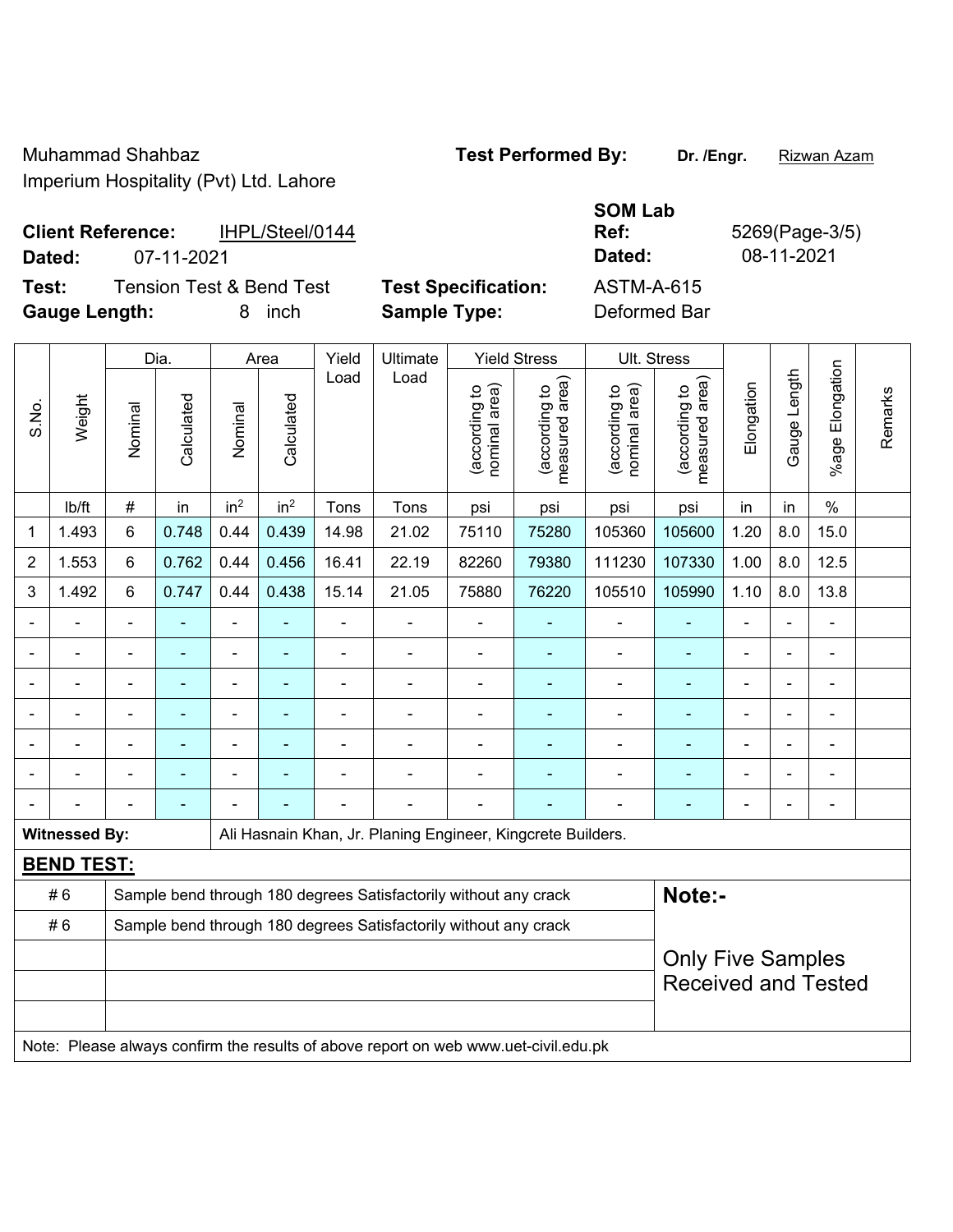Muhammad Shahbaz **Test Performed By: Dr. /Engr.** Rizwan Azam

Imperium Hospitality (Pvt) Ltd. Lahore

## **Client Reference:** IHPL/Steel/0143

S.No.

**Test:** Tension Test & Bend Test **Test Specification: Gauge Length:** 8 inch **Sample Type:** Deformed Bar

|        |                                             |                            | <b>SOM Lab</b>    |             |
|--------|---------------------------------------------|----------------------------|-------------------|-------------|
|        | <b>Client Reference:</b><br>IHPL/Steel/0143 |                            | Ref:              | 5269(Page-4 |
| Dated: | 05-11-2021                                  |                            | Dated:            | 08-11-2021  |
| Test:  | <b>Tension Test &amp; Bend Test</b>         | <b>Test Specification:</b> | <b>ASTM-A-615</b> |             |
|        |                                             |                            |                   |             |

Dia. | Area | Yield | Ultimate | Yield Stress | Ult. Stress %age Elongation %age Elongation Gauge Length Load Load Gauge Length (according to<br>measured area) measured area) (according to<br>measured area) measured area) (according to<br>nominal area) (according to<br>nominal area) Elongation **Elongation** nominal area) nominal area) (according to (according to (according to (according to Remarks Remarks **Calculated Calculated** Weight Calculated Calculated Nominal Nominal Vominal Vominal <code>ib/ft</code>  $\mid$  #  $\mid$  in  $\mid$  in<sup>2</sup>  $\mid$  in<sup>2</sup>  $\mid$  Tons  $\mid$  psi  $\mid$  psi  $\mid$  psi  $\mid$  psi  $\mid$  in  $\mid$  in  $\mid$  % 1 1.461 6 0.739 0.44 0.429 14.27 19.67 71540 73370 98610 101140 1.00 8.0 12.5 2 | 1.490 | 6 | 0.747 | 0.44 | 0.438 | 13.12 | 18.47 | 65760 | 66060 | 92590 | 93010 | 1.20 | 8.0 | 15.0 3 | 1.500 | 6 | 0.749 | 0.44 | 0.441 | 14.14 | 19.47 | 70870 | 70710 | 97590 | 97370 | 1.20 | 8.0 | 15.0 - - - - - - - - - - - - - - - - - - - - - - - - - - - - - - - - - - - - - - - - - - - - - - - - - - - - - - - - - - - - - - - - - - - - - - - - - - - - - - - - - - - - - - - - - - - - - - - - - - - - - - - - - Witnessed By: **Ali Hasnain Khan, Jr. Planing Engineer, Kingcrete Builders. BEND TEST:**  # 6 Sample bend through 180 degrees Satisfactorily without any crack **Note:**-#6 Sample bend through 180 degrees Satisfactorily without any crack Only Five Samples Received and Tested

Note: Please always confirm the results of above report on web www.uet-civil.edu.pk

 $P(Page-4/5)$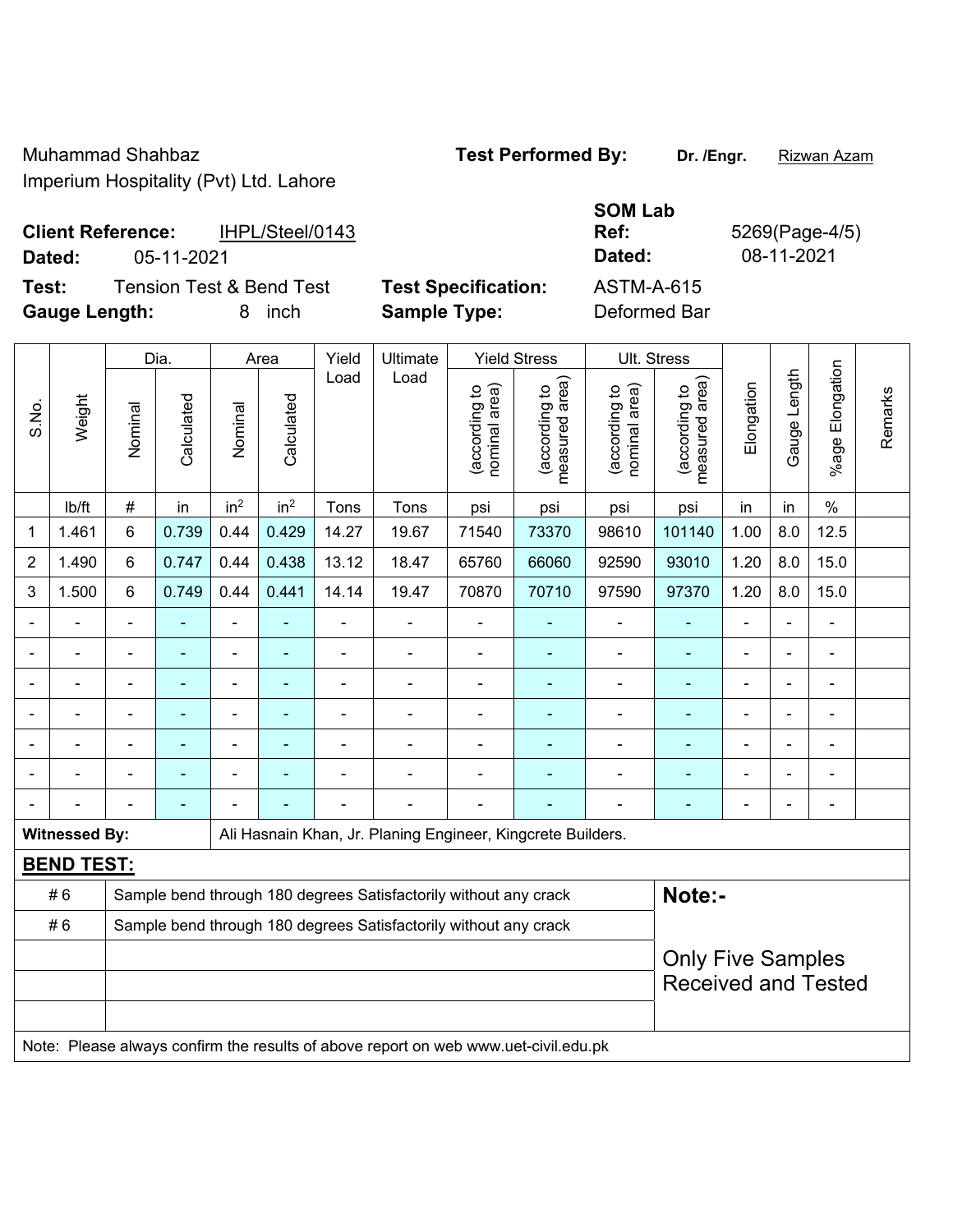| <b>Client Reference:</b> | IHPL/Steel/0141 | Ref:   | 5269(Page-5 |
|--------------------------|-----------------|--------|-------------|
| Dated:                   | 05-11-2021      | Dated: | 08-11-2021  |

**Test:** Tension Test & Bend Test **Test Specification:** A **Gauge Length:** 8 inch **Sample Type:** Deformed Bar

| <b>SOM Lab</b>    |                |
|-------------------|----------------|
| Ref:              | 5269(Page-5/5) |
| Dated:            | 08-11-2021     |
| <b>ASTM-A-615</b> |                |

|                | Weight               |                       | Dia.           | Area                     |                 | Yield          | Ultimate                                                                            |                                 | <b>Yield Stress</b>            |                                 | Ult. Stress                |                              |                       |                              |  |
|----------------|----------------------|-----------------------|----------------|--------------------------|-----------------|----------------|-------------------------------------------------------------------------------------|---------------------------------|--------------------------------|---------------------------------|----------------------------|------------------------------|-----------------------|------------------------------|--|
| S.No.          |                      | Calculated<br>Nominal | Nominal        | Calculated               | Load            | Load           | nominal area)<br>(according to                                                      | (according to<br>measured area) | (according to<br>nominal area) | (according to<br>measured area) | Elongation                 | Gauge Length                 | Elongation<br>$%$ age | Remarks                      |  |
|                | lb/ft                | $\#$                  | in             | in <sup>2</sup>          | in <sup>2</sup> | Tons           | Tons                                                                                | psi                             | psi                            | psi                             | psi                        | in                           | in                    | $\frac{0}{0}$                |  |
| 1              | 0.674                | $\overline{4}$        | 0.502          | 0.20                     | 0.198           | 6.29           | 8.92                                                                                | 69360                           | 70060                          | 98360                           | 99350                      | 1.10                         | 8.0                   | 13.8                         |  |
| $\overline{2}$ | 0.667                | $\overline{4}$        | 0.500          | 0.20                     | 0.196           | 6.44           | 8.92                                                                                | 71040                           | 72490                          | 98360                           | 100370                     | 1.10                         | 8.0                   | 13.8                         |  |
| 3              | 0.669                | $\overline{4}$        | 0.501          | 0.20                     | 0.197           | 6.54           | 8.82                                                                                | 72170                           | 73270                          | 97230                           | 98720                      | 1.10                         | 8.0                   | 13.8                         |  |
| $\blacksquare$ |                      | $\blacksquare$        |                | ÷                        | ٠               | $\blacksquare$ | $\blacksquare$                                                                      | $\blacksquare$                  | $\blacksquare$                 | ÷,                              | ٠                          | ä,                           | $\blacksquare$        | $\overline{a}$               |  |
| $\blacksquare$ |                      |                       | $\blacksquare$ | $\overline{\phantom{0}}$ | ÷               | $\blacksquare$ | $\overline{\phantom{a}}$                                                            | $\blacksquare$                  | $\blacksquare$                 | $\overline{\phantom{a}}$        | $\blacksquare$             |                              | $\blacksquare$        | $\qquad \qquad \blacksquare$ |  |
|                |                      | ä,                    | ÷              | $\overline{\phantom{0}}$ |                 | $\blacksquare$ | ÷                                                                                   | $\blacksquare$                  |                                | ÷                               | $\blacksquare$             | ä,                           | ä,                    | $\frac{1}{2}$                |  |
|                | ÷                    | $\blacksquare$        | $\blacksquare$ | $\overline{\phantom{0}}$ | ۰               | $\blacksquare$ | ä,                                                                                  | $\blacksquare$                  | $\blacksquare$                 | $\overline{\phantom{0}}$        | ÷,                         | $\qquad \qquad \blacksquare$ | ۳                     | ÷,                           |  |
|                |                      |                       |                |                          |                 |                |                                                                                     |                                 |                                |                                 |                            |                              |                       |                              |  |
|                |                      |                       |                | ÷                        |                 |                |                                                                                     |                                 |                                | $\blacksquare$                  | $\blacksquare$             |                              |                       | $\blacksquare$               |  |
|                |                      |                       |                |                          |                 |                |                                                                                     |                                 |                                |                                 | $\blacksquare$             |                              |                       | $\blacksquare$               |  |
|                | <b>Witnessed By:</b> |                       |                |                          |                 |                | Ali Hasnain Khan, Jr. Planing Engineer, Kingcrete Builders.                         |                                 |                                |                                 |                            |                              |                       |                              |  |
|                | <b>BEND TEST:</b>    |                       |                |                          |                 |                |                                                                                     |                                 |                                |                                 |                            |                              |                       |                              |  |
|                | #4                   |                       |                |                          |                 |                | Sample bend through 180 degrees Satisfactorily without any crack                    |                                 |                                |                                 | Note:-                     |                              |                       |                              |  |
|                | #4                   |                       |                |                          |                 |                | Sample bend through 180 degrees Satisfactorily without any crack                    |                                 |                                |                                 |                            |                              |                       |                              |  |
|                |                      |                       |                |                          |                 |                |                                                                                     |                                 |                                |                                 | <b>Only Five Samples</b>   |                              |                       |                              |  |
|                |                      |                       |                |                          |                 |                |                                                                                     |                                 |                                |                                 | <b>Received and Tested</b> |                              |                       |                              |  |
|                |                      |                       |                |                          |                 |                |                                                                                     |                                 |                                |                                 |                            |                              |                       |                              |  |
|                |                      |                       |                |                          |                 |                | Note: Please always confirm the results of above report on web www.uet-civil.edu.pk |                                 |                                |                                 |                            |                              |                       |                              |  |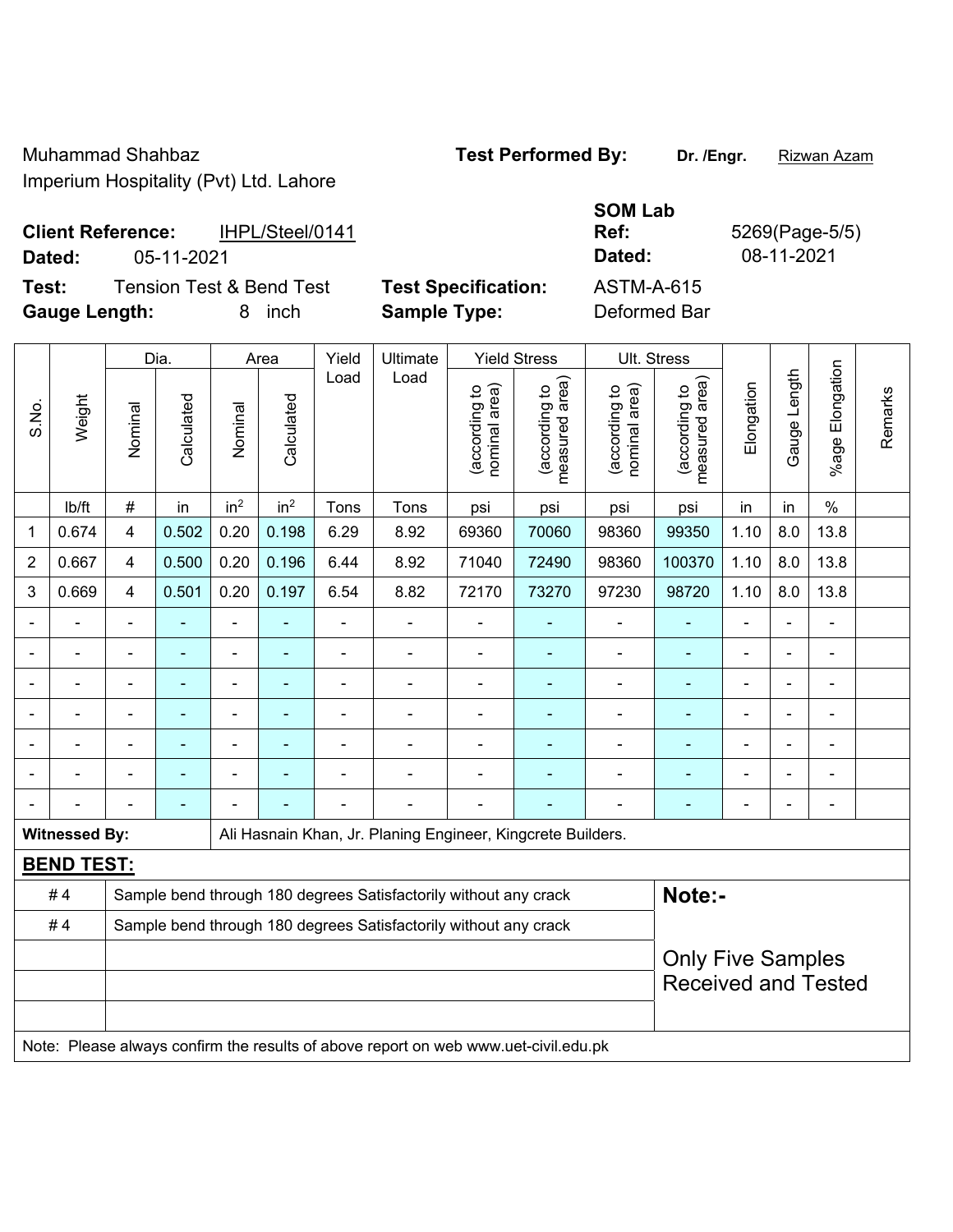Jalees Kamran **Test Performed By: Dr. /Engr.** 

Quality Manager, Ibrahim Nizami Steel Wire Industry (Pvt.) Ltd.

**Client Reference:**  $\frac{Nil}{!}$  **Nill SOM Lab Ref: SOM Lab Ref: SOM Lab Ref: SOM Lab Ref: SOM Lab Ref: SOM Lab Ref: Nill SOM Lab Ref: Nill Nilliang Community COM Lab Ref: Nilliang Community COM CO Dated:** 08-11-2021 **Dated:** 08-11-2021 **Test:** Tension Tests **Test Specification:** ASTM-A - 82

**Guage Length:** 50 mm **Sample Type:** H T Wire

|                |                   | Dia.                                                                                           |                | Area            |                 | Yield          | Ultimate                                                                            | <b>Yield Stress</b>            |                                 | Ult. Stress                    |                                 |                |              |                     |         |
|----------------|-------------------|------------------------------------------------------------------------------------------------|----------------|-----------------|-----------------|----------------|-------------------------------------------------------------------------------------|--------------------------------|---------------------------------|--------------------------------|---------------------------------|----------------|--------------|---------------------|---------|
| S.No.          | Weight            | Nominal                                                                                        | Calculated     | Nominal         | Calculated      | Load           | Load                                                                                | (according to<br>nominal area) | (according to<br>measured area) | nominal area)<br>(according to | (according to<br>measured area) | Elongation     | Gauge Length | Elongation<br>%agel | Remarks |
|                | kg/m              | mm                                                                                             | mm             | mm <sup>2</sup> | mm <sup>2</sup> | kN             | kN                                                                                  | MPa                            | MPa                             | MPa                            | MPa                             | mm             | mm           | $\%$                |         |
| 1              | 0.608             | 10                                                                                             | 9.90           | 50.26           | 77.00           | 107.91         | 113.79                                                                              | 2147                           | 1402                            | 2264                           | 1478                            | 5.0            | 200          | 2.5                 |         |
| $\overline{2}$ | 0.612             | 10                                                                                             | 9.96           | 50.26           | 77.92           | 106.93         | 122.62                                                                              | 2128                           | 1373                            | 2440                           | 1574                            | 12.5           | 200          | 6.3                 |         |
| 3              | 0.607             | 10                                                                                             | 9.92           | 50.26           | 77.28           | 108.89         | 115.76                                                                              | 2167                           | 1410                            | 2303                           | 1499                            | 2.5            | 200          | 1.3                 |         |
| 4              | 0.548             | 10                                                                                             | 9.43           | 50              | 70              | 106.93         | 110.85                                                                              | 2128                           | 1533                            | 2206                           | 1589                            | 2.5            | 200          | 1.3                 |         |
|                |                   | $\blacksquare$                                                                                 |                | $\blacksquare$  | ٠               | $\blacksquare$ | ÷.                                                                                  | $\blacksquare$                 | $\blacksquare$                  | $\blacksquare$                 | $\blacksquare$                  | $\blacksquare$ |              | $\blacksquare$      |         |
|                |                   | $\blacksquare$                                                                                 | $\blacksquare$ | $\blacksquare$  | ÷               | $\blacksquare$ | $\blacksquare$                                                                      | $\blacksquare$                 | ä,                              | $\blacksquare$                 | $\blacksquare$                  | ä,             |              | $\blacksquare$      |         |
|                |                   |                                                                                                |                |                 | ۰               | $\blacksquare$ | $\blacksquare$                                                                      | $\overline{\phantom{a}}$       | $\blacksquare$                  |                                |                                 |                |              |                     |         |
|                |                   |                                                                                                |                |                 |                 |                |                                                                                     |                                |                                 |                                |                                 |                |              | $\blacksquare$      |         |
|                |                   |                                                                                                |                |                 | $\blacksquare$  |                |                                                                                     | $\blacksquare$                 | $\blacksquare$                  |                                |                                 |                |              | $\blacksquare$      |         |
|                |                   |                                                                                                |                |                 | ٠               | $\blacksquare$ | $\overline{a}$                                                                      | ÷                              | $\blacksquare$                  | $\overline{a}$                 | ÷,                              |                |              | $\blacksquare$      |         |
|                |                   |                                                                                                |                |                 |                 |                |                                                                                     |                                |                                 |                                |                                 |                |              |                     |         |
|                | <b>BEND TEST:</b> |                                                                                                |                |                 |                 |                |                                                                                     |                                |                                 |                                |                                 |                |              |                     |         |
|                | $\overline{A}$    |                                                                                                |                |                 |                 |                | Sample bend through 180 degrees Satisfactorily without any crack                    |                                |                                 |                                | Note:-                          |                |              |                     |         |
|                | B                 |                                                                                                |                |                 |                 |                | Sample bend through 180 degrees Satisfactorily without any crack                    |                                |                                 |                                |                                 |                |              |                     |         |
|                | $\mathsf{C}$      |                                                                                                |                |                 |                 |                | Sample bend through 180 degrees Satisfactorily without any crack                    |                                |                                 |                                | <b>Only Eight Samples</b>       |                |              |                     |         |
|                | D                 | <b>Received and Tested</b><br>Sample bend through 180 degrees Satisfactorily without any crack |                |                 |                 |                |                                                                                     |                                |                                 |                                |                                 |                |              |                     |         |
|                |                   |                                                                                                |                |                 |                 |                |                                                                                     |                                |                                 |                                |                                 |                |              |                     |         |
|                |                   |                                                                                                |                |                 |                 |                | Note: Please always confirm the results of above report on web www.uet-civil.edu.pk |                                |                                 |                                |                                 |                |              |                     |         |

5271(Page- $1/1)$ 

Nauman Khurram